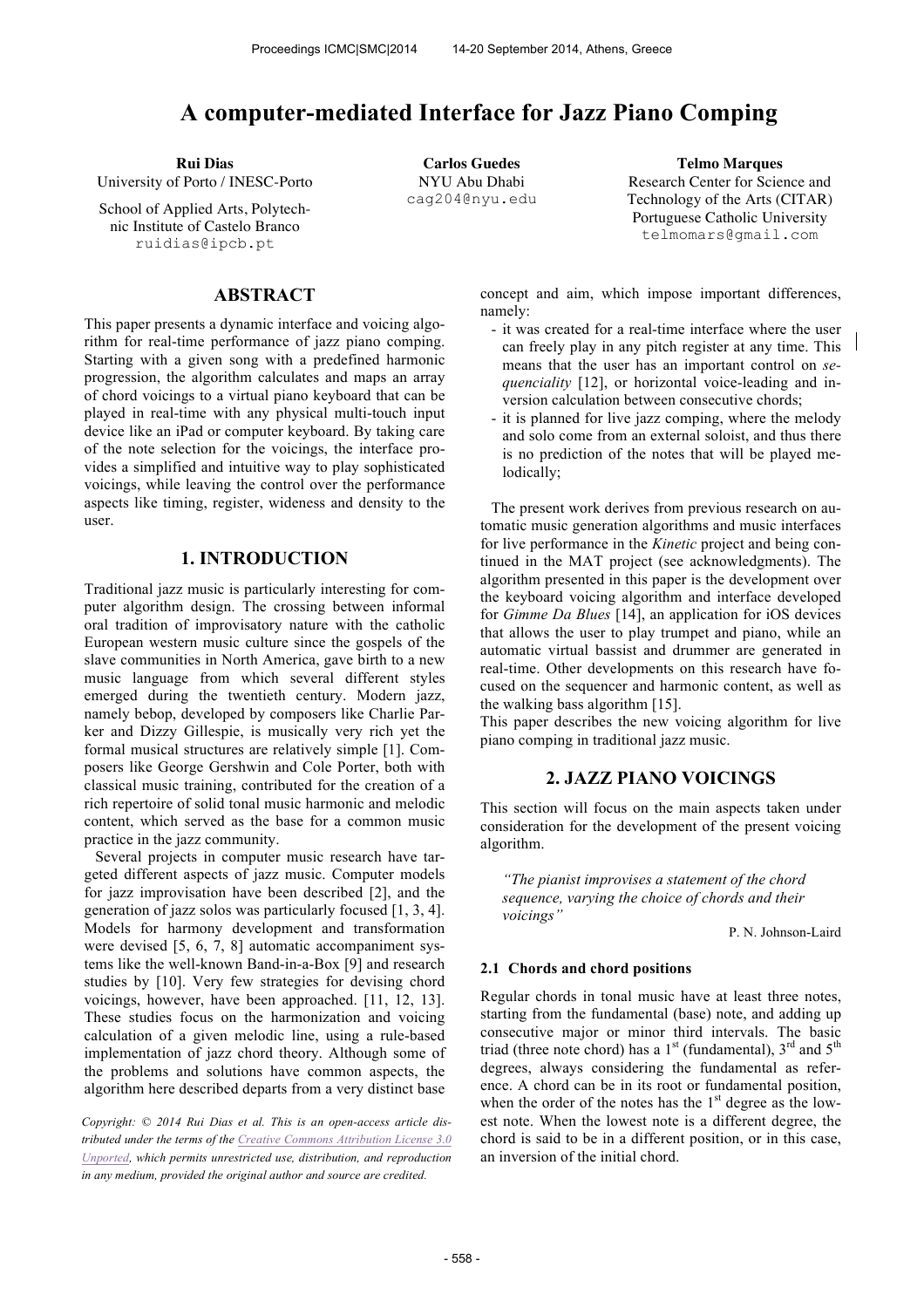### **2.2 Voicings**

In Jazz, the term *voicing* refers to the way a given chord is played. The same chord can be played in innumerous different ways. For this study, the possibilities for voicing variety were traduced in four parameters or characteristics: 1) position, 2) register, 3) wideness and 4) note selection. The decision on what voicing to use for a certain chord at a given moment can depend on several aspects like musical style, personal style, voice leading, density, and it is usually also directly influenced by what is being played by the other musicians, mainly the soloist.

### *2.2.1 Position*

The position corresponds to the order of the notes of the chord, as mentioned above, and comprehends the initial fundamental order, as well as the inversions.

The position is also commonly referred as being open or closed, depending on the interval order. For the sake of clarity, and because at the complexity level of the concept of voicing here described this designation wouldn't be so relevant as only very few voicing are closed, this aspect is included in this paper as wideness (see below).

### *2.2.2 Register*

The register corresponds to the octaves the chord is being played on. The same voicing can sound very differently in different octaves due to the way we perceive the frequency scale. One single note, interval or chord played in a low octave sounds much denser than in a higher register. Hence, a well-balanced voicing tends to avoid small intervals in the lower octaves and use the notes distributed as uniformly as possible.

#### *2.2.3 Wideness*

By wideness we refer to how wide (open) or close the voicing is. The basic configuration of a chord, ordered by major and minor third intervals, or their inversions, as long as the chord degrees are consecutive, are closed positions. However, this can lead to some ambiguity when considering chord extensions above the octave.

For example, a possible voicing for a C major chord can have an added note D (a tension), which is the  $2<sup>th</sup>$  degree (Fig. 2a).



Figure 1 Chord with Added Note.

The procedure for chord construction tells us that this D is indeed an extension of the chord, in this case, the  $9<sup>th</sup>$ degree of the chord. This is because the way chords are built is by adding an extra third interval, and as such, the D is the chord extension right after the  $7<sup>th</sup>$  degree, the note B. So, if we consider the root position of the chord including the  $9<sup>th</sup>$ , and taking into account the above statement that a chord is in its closed position if the chord notes appear in its consecutive order, the chord with the D above the octave is the closed position (Fig. 1b). From a register and range perspective, however, the chord with the D inside the octave (Fig. 1a is comparatively clearly closer.

In addition, if we take the chord in the first inversion (Fig. 1c), the same high D  $(9<sup>th</sup>$  degree) is now the lowest one possible, and as such, there's no other closer form than this one.

In order to avoid any ambiguity, we consider only the "wideness" of the voicing, meaning the distance from the lowest note to the highest, independently of the degree. In the example above, the voicing in Fig. 1a is a perfect  $5<sup>th</sup>$ , while the voicing in Fig. 1b is a major  $9<sup>th</sup>$ , and thus has a greater wideness factor.

Considering two-hand piano comping, voicing chords can spread for two or three octaves, and even more as hands move apart.

### *2.2.4 Note selection*

The selection of notes to include in a voicing is by far the more complex parameter and inherently subjective. In jazz music, more than in any other musical style, common practice suggests a complete freedom where the note selection criteria is dependent basically on musical intuition. Starting with a structural chord, this matter concerns the addition, subtraction, and/or alteration of notes of the base chord. In fact, this intuitive performance approach brought a plethora of analytical procedures and normative rules that are worldwide studied in Jazz Universities, Schools, and Academies.

According to several authors, the II-V-I harmonic progression is by far the most used in jazz performance (especially jazz standards) and the most studied in jazz theory and research [16, 17, 18, 19, 20, 21]. Because there are thousands of possible re-harmonizations of that harmonic pattern, the scope of this paper will focus on those whose characteristics were crystalized by influent performers in the Jazz mean. Every theory is fruit of an intuitive convolution before it reaches his postulate. This is the case of the following examples: what is now usually called the *Drop 2* voicing [18] (Figure 2), started with a necessity for certain jazz piano players – like Bill Evans – in order to get more clarity in the soprano voice. Starting with a closed chord (Dm7 with a  $9<sup>th</sup>$ ) the second note counting from the soprano fall an octave down – in this case, the C.



Figure 2 Bill Evans *Drop 2* voicing style.

Figure 3 presents the traditional *Four-way Close* [19] with additional extensions. This example is also constructed with an *Upper-Structure Triads* voicing, getting a powerful sound containing a high level of resonance [16, 17, 19].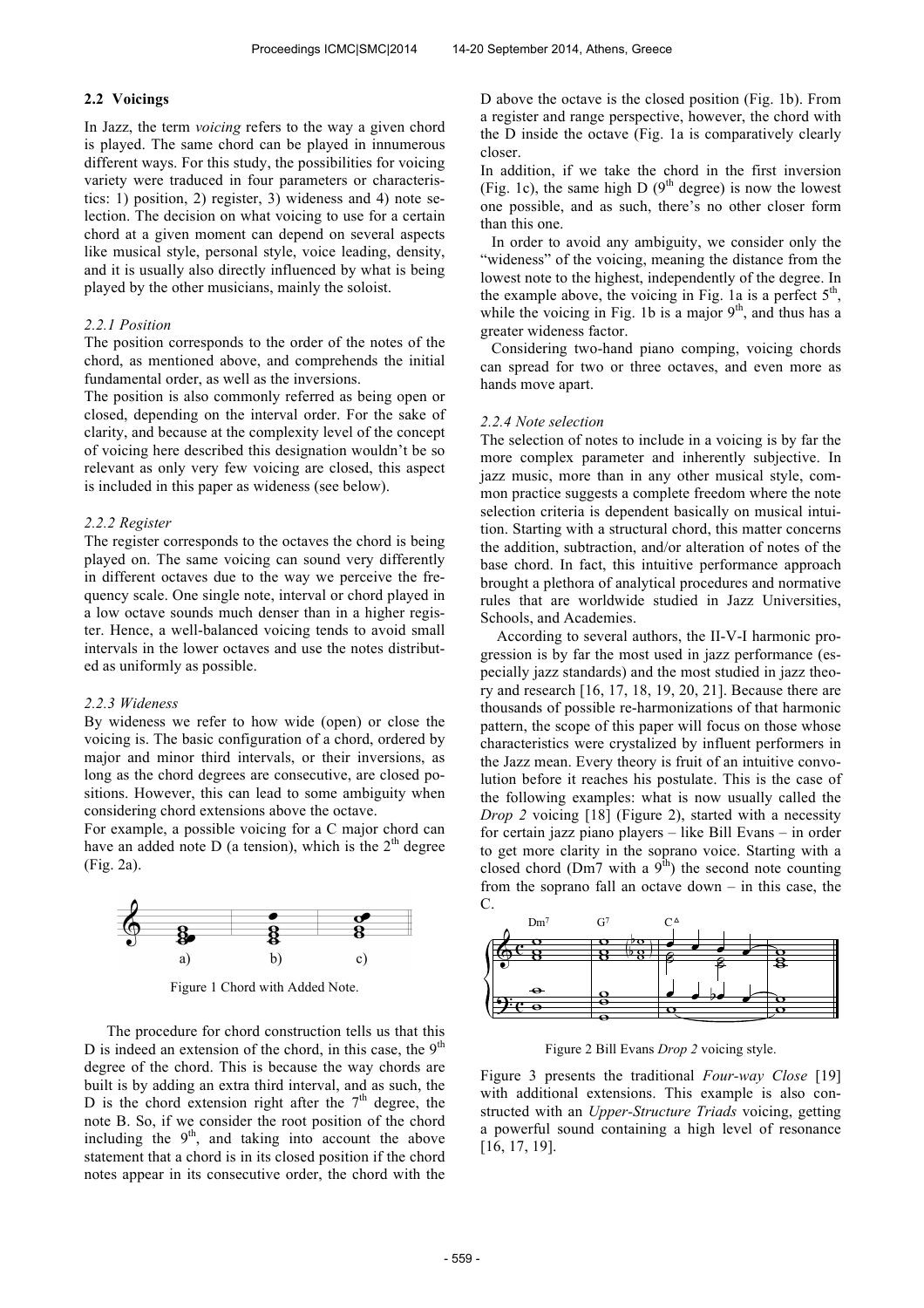| Αø |                | $Gm^7$ | $C^{7(\sharp 11)}$ |  |
|----|----------------|--------|--------------------|--|
|    |                |        |                    |  |
|    |                |        |                    |  |
| ъ. | $\frac{1}{48}$ |        | lÞΩ                |  |
|    |                |        |                    |  |

Figure 3 Bill Evans *Four-way Close* voicing.

McCoy Tyner is usually pointed out as the creator of another kind of comping technique and harmonization known as *Voicings in Fourths* (Figure 4)*.* In this case the note chords tend to be distributed vertically in intervals of fourths. The fourths provide an ambiguous sound close to the sound of suspended chords, but without loosing its harmonic functionality.



Figure 4 McCoy Tyner *voicings in Fourths*.

Some modern jazz pianists employ the so-called *Altered Chords* [16, 17, 20]. Classical theory defines it as a chord with one or more diatonic notes replaced by a chromatic neighbor; in jazz, it is a chord that borrows the diatonic notes from its parallel minor mode. Figure 5 reflects this attribute – the sound texture is rich and dense.



Figure 5 Keith Jarrett *Altered Chords* Harmonization.

The search for uniqueness in musical discourse is a constant struggle even in the jazz culture. Musicians as Herbie Hancock became famous by the use of suspended chords rather than dominant chords. As can be seen in Figure 6, having no leading tone, dominant chords escape the attraction to resolve, bringing a modal flavor to the overall sound.



Figure 6 Herbie Hancock *Maiden Voyage* Harmony.

Finally, Figure 7 presents another way to create suspended chords. On the one hand, suspended chords are made-up moving the third over the fourth (usually named *sus4*), on the other hand, the original third is placed in higher register and named as  $10<sup>th</sup>$ . In fact this is a kind of special triadic chord with a fourth added.



Figure 7 Brad Mehldau *Tenths* Harmony.

# **3. A COMPUTER-MEDIATED INTER-FACE**

As mentioned before, the present work derives directly from previous research, namely the creation of the *Gimme Da Blues* app [14]. The base concepts and directives were kept unaltered, namely: 1) the algorithm has to work in real time; 2) the player has an indirect, meta-control over the musical events; 3) although indirect, the control has to provide the essential feeling of performance in a jazz/blues improvisation context.

The interface is planned for iPad/iPhone/iPod, but any other multi-touch device can be used, as long as it allows sending control messages to the computer. A version to use the computer keyboard was also created. Other devices with pads or Ableton Live clip launcher buttons like the Ableton Push can be used as well.

The software was developed in the Max programming environment [22], using both regular Max objects as well as javascript code (also inside Max). The iOS devices use *Fantastick* [23], a great application that sends multi-touch data by wi-fi. Using the UDP network protocol, the data is received inside Max.

The piano interface and algorithm were developed having in mind the simulation of the experience of playing jazz piano with a fair degree of sophistication in the resulting sound. Given that on a conventional keyboard, with direct control over each individual key, and the four parameters described earlier, the number of possible voicings for a given chord is far too great to attain with a simple-to-use approach and with the limitations of the physical device, the voicing algorithm developed was a compromise between complexity and usability.

Very early in the research, an assumption was made by analyzing several aspects of the jazz piano practice. The assumption that we can to some measure separate the decision over the notes being played from the decision of the actual action of playing, in a rhythmic, percussive sense. We believe that an important part of the performative aspect of the live improvisation experience in jazz and most likely in every other improvisational music can be thought of as rhythmical, in the sense that the action of deciding WHEN to play a note or chord in any harmonic or melodic instrument is not so different from the same action by the drummer or percussionist. Of course there are several other decisions implied, but they are mostly idiomatic and related to the role assigned to each of them. The decision over WHAT notes to play is the result of the learning process about harmony and to-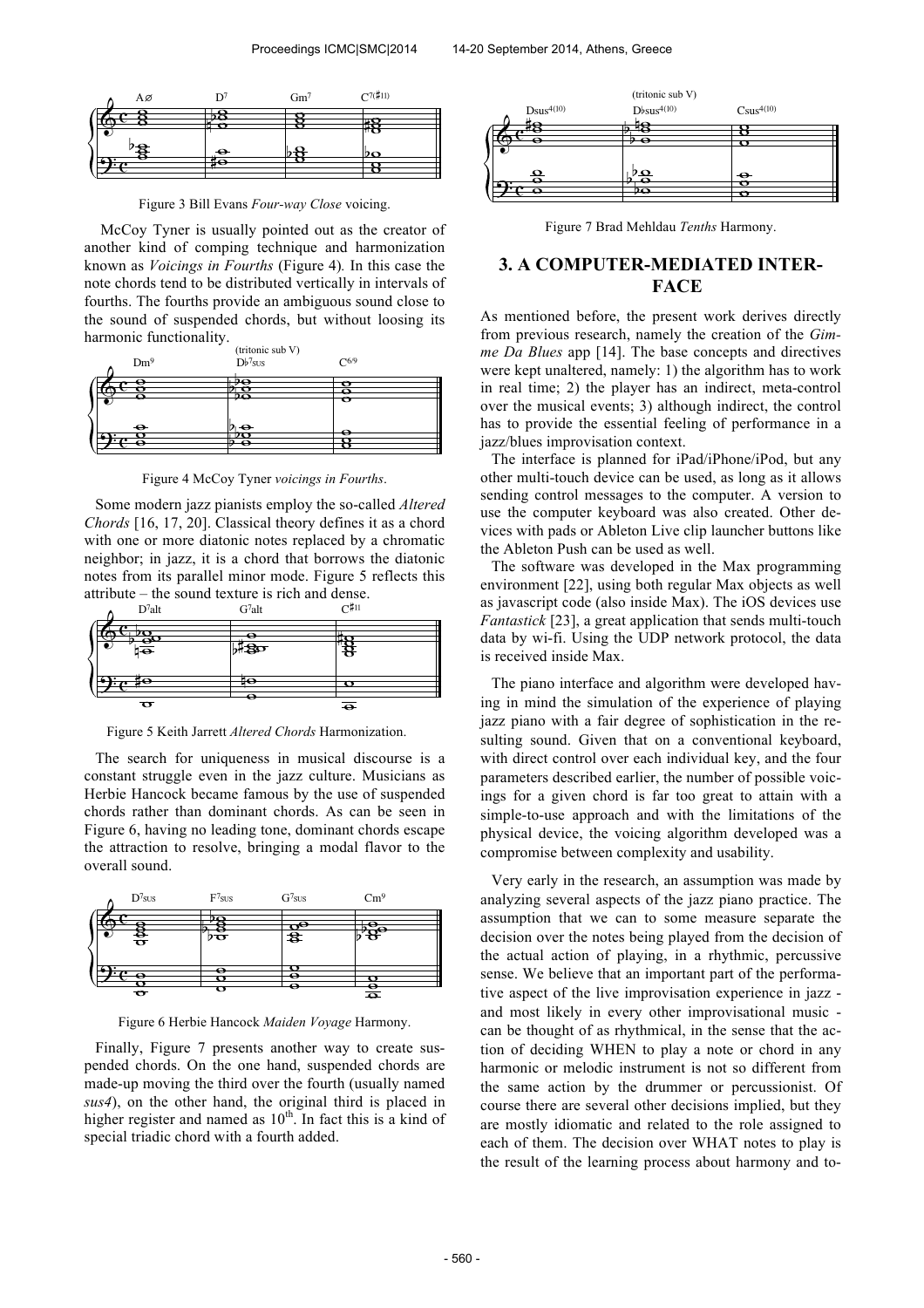nal music grammar, including chord progressions, scales, and melodic patterns.

Simultaneously, some decisions about the notes to play can be thought of in a sort of meta-level control, independently of the actual note selection. The register and wideness parameters mentioned above, that determine WHERE the notes are being played, can be decided in order to complement the soloist, by playing in opposite registers, or conversely to match the soloist by playing in coincident registers.

This "meta-control" can be observed also by analyzing the overall melodic contours that can happen in groups of a few beats or bars. These contours delineate phrases and behaviors that can greatly contribute to the overall comping quality, and also characterize some of the personal style of the player, and can be considered, analyzed and controlled independently of which exact notes are being played. In other words, the present interface and algorithm provides the WHAT, leaving the WHEN, WHERE and the WHY to the user.

### **3.1 Interface**

The user interface and interaction modes are very similar to the one developed for the *Gimme Da Blues* app, since it proved quite successful in providing a natural and intuitive way to experience most of the afore mentioned rhythmical feeling and meta-control over the note and chord events.

It comprises a virtual keyboard with a variable number of virtual keys (according to the device being used) that allow to play with one or two fingers, each finger corresponding to one hand of the player. With every chord change, the voicings are calculated and dynamically mapped to the appropriate keys, so that every key plays a useful and correct note or voicing. With the iPad multitouch screen, a total of 16 keys were used (see Figure 8). Like in a conventional piano, the lower pitches are on the left side and the higher pitches on the right side.

|  | 1 note  |  |
|--|---------|--|
|  | 2 notes |  |
|  | 3 notes |  |

Figure 8 Virtual keyboard on the iPad screen.

While the keyboard in *Gimme Da Blues* had two rows across the entire width, the new version presents three, starting on the fourth key. The different rows correspond to the number of notes to include in a chord. A finger in the lower (darker) row will trigger a three-note voicing, the middle row will trigger two note voicings, and the top row (represented in white) plays only one note. The first three keys on the left side are reserved respectively to the root, fifth and octave of the current chord being played, and triggers one single note.

This configuration allows for a fast, intuitive and versatile playing technique, by combining two fingers in different horizontal and vertical positions.

The top, single note row, allows the user to play simple melodic phrases that can complement the chords, dialogue with the soloist or other accompaniment instruments, or even be used to play the main or secondary melody, giving a whole new range of possibilities.

The selection and mapping process of the assigned notes to the keys will be explained below.

### **3.2 Sequencer**

Before any processing of the chord voicing can be done, a specially developed sequencer module reads a song and style template, also specially created for this system, and parses all the contents to their appropriate destinations. The song tempo, time signature and number of bars are used to define the global transport mechanism that, together with the harmonic structure, also described in the song template, will create the timeline that will be followed during runtime.



Figure 9 Sequencer structure

During runtime, the chord information will be sent to the piano algorithm, that will instantly calculate an array of chord voicings and map them to the virtual keys.

### **3.3 Voicing algorithm**

The voicing algorithm comprehends three main sections: the Voicing Map Calculator, the User Input Mapping, and the Player (see Figure 10). Every chord change in the song will be read, formatted and sent in real-time by the sequencer. The Voicing Map Calculator will create a list of voicings, with one voicing for each virtual key that will be available for the Chord Player section. When the user touches a key, the key number and touch coordinates will be sent to the Player, that will read the corresponding voicing from the voicing map. The final sounding voicing will be a subset of one, two or three notes that will be different depending on the key number and vertical touch position that was used.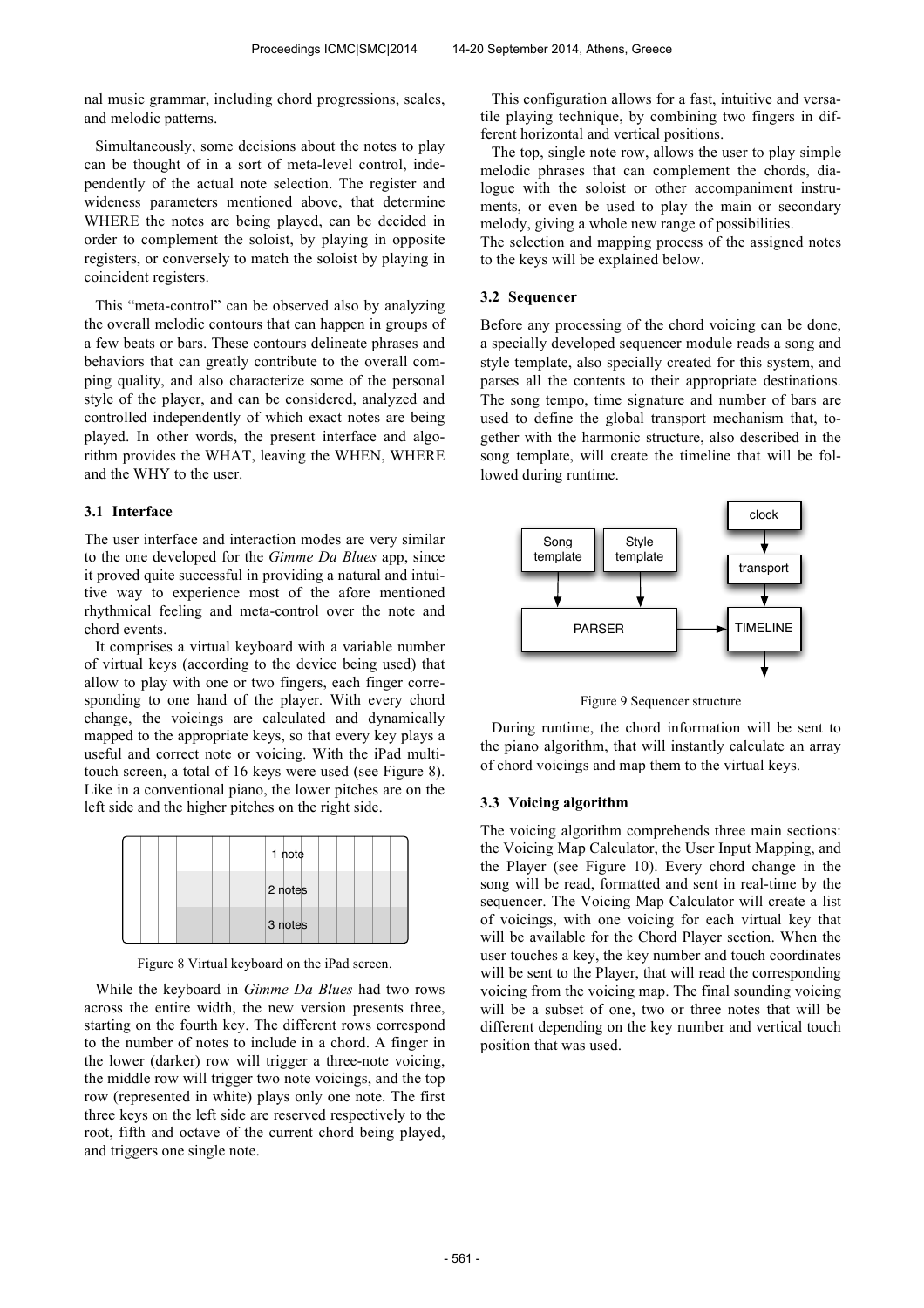

Figure 10 Voicing algorithm global structure

#### *3.3.1 Chord information input*

The algorithm takes as real time input the chord data of the current harmony arriving from the sequencer timeline. The real time data includes the chord name and type, as well as an associated scale. For example, "C 7 mixo" specifies the C chord, of type Dominant  $7<sup>th</sup>$ , and a scale, in this case a mixolidian mode. The chord fundamental (C) will be used as Pitch Class Sets, with a transposition factor, which for C is zero. The chord type correspondence is described in the style template, where the "7" will correspond to a predefined Dominant  $7<sup>th</sup>$  voicing.

#### *3.3.2 Scales*

The scales can be defined in the song template, and correspond to the notes that will be assigned to the virtual keys. The term scale is used here to refer to any combination of notes that will be available for the user to play, and doesn't necessarily correspond to a conventional scale. It can be a conventional major or minor scale but it can also be a mode or a subset of scale or mode degrees. In order to have a better keyboard range and to avoid possible incompatibilities between the scale notes and chord notes, better results are obtained using noncomplete subsets. The "mixo" (mixolidian mode) in the example above can for example be specified as the subset [0 2 4 7 9 10], which corresponds to the mixolidian mode without the  $4<sup>th</sup>$  degree.

#### *3.3.3 Voicing format*

The voicings are described as a list of Pitch Class sets, according to the chord type specification in the harmonic structure. This list defines the notes that can be included in the voicing, but also each one's index number, by ordering them from left to right according to their priority. A  $7<sup>th</sup>$  chord for example, can be defined as "10 4 2 9 7 0". Pitch Class " $10$ " (Bb) corresponds to the minor  $7<sup>th</sup>$  of the Dominant  $7<sup>th</sup>$  chord, "4" (E) to the major  $3<sup>rd</sup>$ , "2" (D) to the major  $2<sup>nd</sup>$  and so forth.

### *3.3.4 Voicing calculation*

The Voicing Map Calculator receives the voicing for the current harmony and calculates all the voicings for the entire keyboard. This received voicing is not, however, the final voicing that will be triggered. Instead, this list is

a sort of map or key to the construction of the final voicings that will be played. The starting point for the calculation of the voicings is the scale. The scale is mapped to the keyboard. Then, for each key a voicing is calculated by finding the defined degrees below the scale note.

Having the example mentioned before: "C 7 mixo", with the scale "mixo" " $0, 2, 4, 7, 9, 10$ " and the voicing "key" "10, 4, 2, 9, 7, 0", the calculator algorithm will map the scale to the keys:



Figure 11 Scale Mapped to the Virtual Keys.

and then calculate the rest of the notes for each voicing, using the order defined in the key. For this example, the resulting voicings would be:



Figure 12 Scale and Voicings for Each Key.

The black notes are the notes of the scale. The white notes are the voicing notes automatically calculated.

As said before, the first three keys have only the fundamental,  $5<sup>th</sup>$  and the octave. From the fourth key on, the algorithm will calculate the voicing by searching for the degrees defined in the "voicing key", by their priority. In the fourth key, where the scale note is C3 (middle C). the voicing notes are a Bb2 and a E2. These correspond respectively to the first two degrees in the voicing key "10, 4". The same happens in the next voicing, D3. In the sixth however, because the scale note is already an E, the algorithm will advance one index and look for a "2",

which is the next degree in the list. The algorithm allows also to change the starting index of the lookup list, in any scale degree. In the example voicings above, a change is visible from the scale note C4 on, where the voicing notes are not the same (E, Bb) but instead are "D, A", which correspond to the "2, 9" defined in the list. This is intended in order to avoid repetition and to create more variety.

Using two hands, the user can play rather sophisticated voicings (Figure 13).



Figure 13 Four Two-Hand Voicing Examples.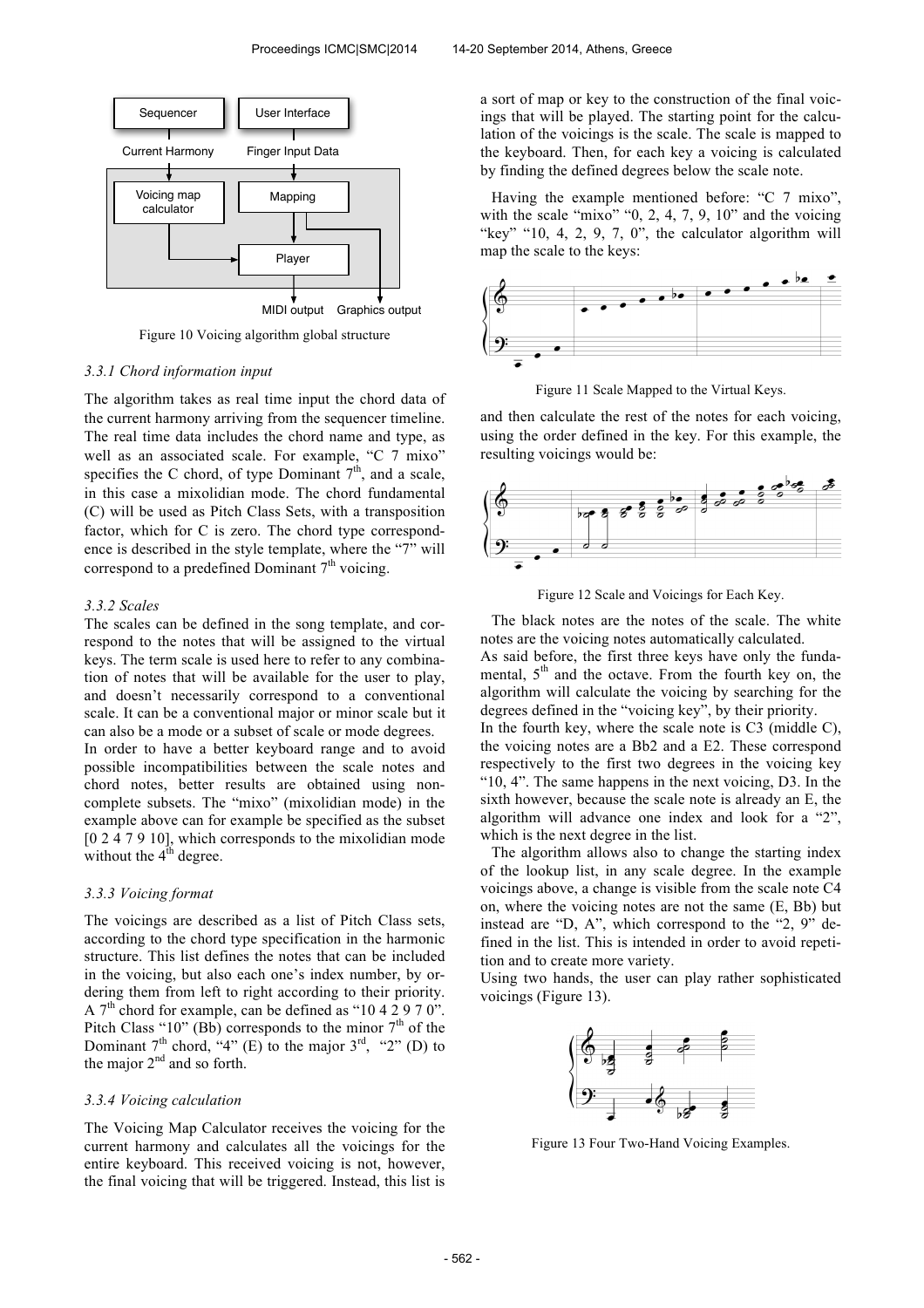### *3.3.5 Player*

The "Player" receives the voicing map from the voicing map calculator and manages the input data arriving from the user interface, to play the corresponding events.

Using the vertical position of the fingers, it uses one, two or all three notes of the voicing (zones in Figure 8), following the same order of the "voicing key". When playing only one note, it will always be the scale note, followed by the second degree and the third.

### **4. CONCLUSIONS**

The algorithm described was the result of a number of different approaches to create interesting sounding piano voicings and is a part of an ongoing research on automatic generation and new interface design for computermediated music. By considering the highest note as the starting point for the voicing calculation provides an interesting and effective way to both mimic a part of the physical hand placement and mental process of the jazz pianist, and creates a fast responsive way to provide simultaneous control over the register, wideness and rhythmical aspect of piano comping. The possibility of playing single notes using the top row of the keyboard boost the usability and quality of the comping by allowing the player to use passing notes or small melodic phrases to respond, incite or provoke the other players. This approach also seems very promising for the current ongoing development of an automatic, autonomous player, as it creates fairly complex results using simple control parameters.

### **Acknowledgments**

The Media Arts and Technologies project (MAT), NORTE-07-0124-FEDER-000061, is financed by the North Portugal Regional Operational Programme (ON.2 – O Novo Norte), under the National Strategic Reference Framework (NSRF), through the European Regional Development Fund (ERDF), and by national funds, through the Portuguese funding agency, Fundação para a Ciência e a Tecnologia (FCT).

This study was partially funded by NYU Abu Dhabi.

*GimmeDaBlues* was done as part of the project "Kinetic controller, driven, adaptive and dynamic music composition systems" funded by the ERDF through the Program COMPETE, by the Portuguese Foundation for Science and Technology (FCT), Project ref. FCOMP-01-0124- FEDER-011414, UTAustin/CD/0052/2008, and partly supported by the European Commission, FP7 (Seventh Framework Programme), ICT- 2011.1.5 Networked Media and Search Systems, grant agreement No 287711 (MIReS).

### **5. REFERENCES**

- [1] Pennycook, B., Stammen, D., & Reynolds, D. (1993). Toward a Computer Model of a Jazz Improvisor. International Computer Music Conference.
- [2] Johnson-Laird, P. (1991). Jazz improvisation: A theory at the computational level. *Representing Musical Structure, London*.
- [3] Biles, J. Al. (1994). GenJam: A genetic algorithm for generating jazz solos. In Proceedings of the International Computer Music Conference (p. 131).
- [4] Papadopoulos, G., & Wiggins, G. (1998). A Genetic Algorithm for the Generation of Jazz Melodies. *Knowledge Creation Diffusion Utilization*, 10.
- [5] Steedman, M. (1984). A Generative Grammar for Jazz Chord Sequences. *Music Perception*.
- [6] Chemillier, M. (2004). Steedman's grammar for jazz chord sequences.
- [7] Pachet, F. (1999). Surprising Harmonies. *International Journal on Computing Anticipatory Systems*, 1–20.
- [8] Bäckman, K. (2008). Evolutionary Jazz Harmony: A New Jazz Harmony System. In *BIOMA 2008 conference in Ljubljana*.
- [9] Band-in-a-box (1995). Canada: PG Music Inc.
- [10] Hidaka, I., Goto, M., & Muraoka, Y. (1995). An Automatic Jazz Accompaniment System Reacting to Solo. *In Proc. of ICMC*.
- [11] Emura, N., Miura, M., & Yanagida, M. (2006). A System yielding Jazz-style arrangement for a given melody. In *Western Pacific Acoustics Conference* (pp. 1–8). Seoul.
- [12] T. Kitahara, M. Katsura, H. Katayose, and N. Nagata. "Computational Model for Automatic Chord Voicing based on Bayesian Network", in *Proc. Int. Conf. Music Perception and Cognition (ICMPC 2008)*, Sapporo 2008.
- [13] J. Watanabe et al. "A system generating jazz-style chord sequences for solo piano", in *Proc. Int. Conf. Music Perception and Cognition (ICMPC 2008)*, Sapporo 2008.
- [14] R. Dias, T. Marques, G. Sioros and C. Guedes, "GimmeDaBlues: an intelligent Jazz/Blues player and comping generator for iOS devices". in Proc. Conf. Computer Music and Music Retrieval (CMMR 2012). London 2012.
- [15] R. Dias, C. Guedes. "A contour-based walking bass generator", in *Proc. Int. Conf. Sound and Music Computing* (SMC 2013), Stockholm, 2013.
- [16] S. Davis, *Jazz Piano Comping: Harmonies, Voicings, and Grooves*. Boston: Berklee Press, 2012.
- [17] M. Levine, *The Jazz Piano Book*. Petaluma: Sher Music, 1989.
- [18] M. Levine, *The Drop 2 Book*. Petaluma: Sher Music, 2006.